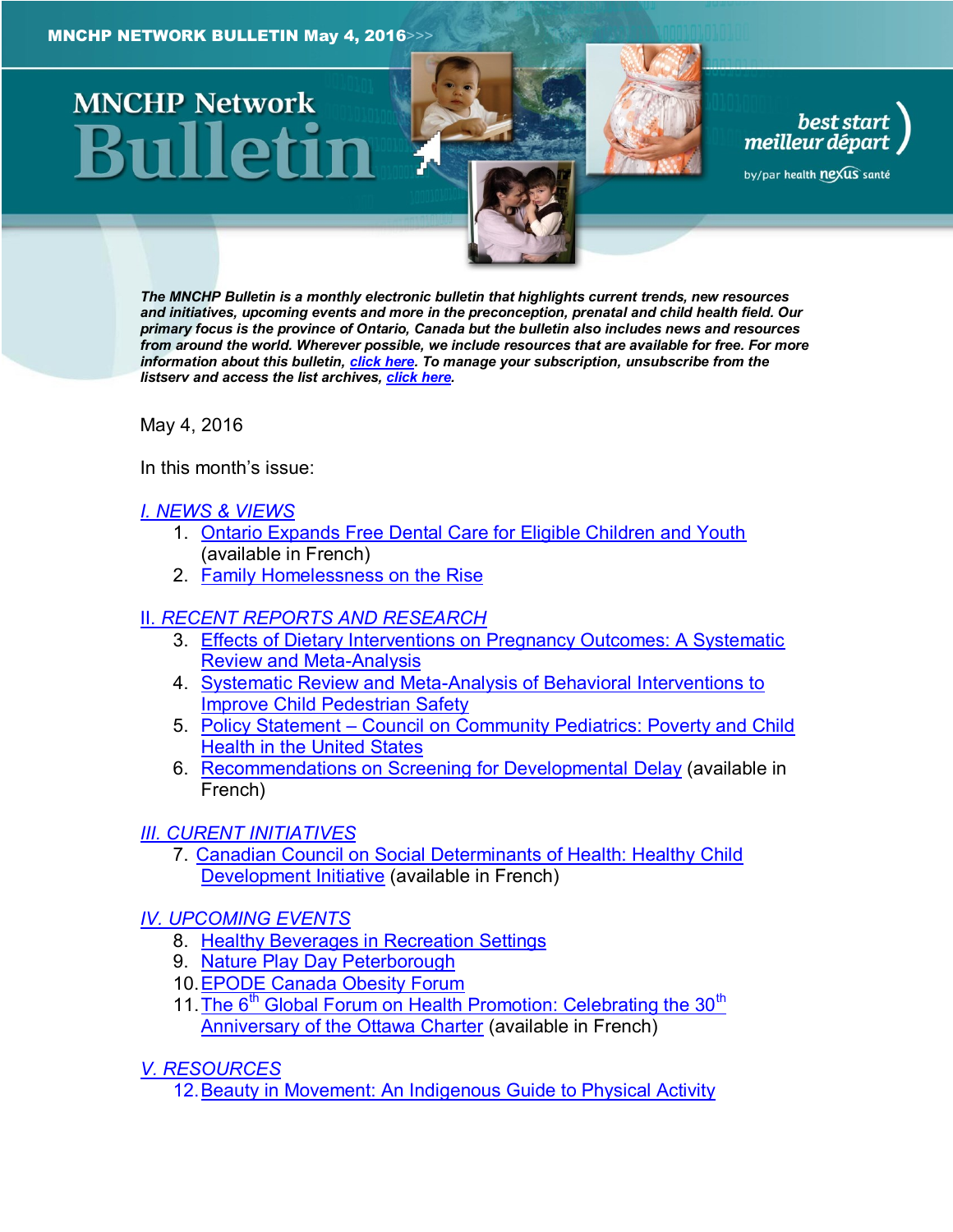13[.Blog Series on Facilitation Techniques](#page-8-2)

# *[VI. FEATURED BEST START RESOURCES](#page-9-0)*

- 14[.Prenatal Education: Key Messages for Ontario](#page-9-1) (available in French)
- 15[.What to Expect in the First Three Months](#page-9-2)  Information for New Parents (available in French)

# <span id="page-1-0"></span>I. NEWS & VIEWS

# <span id="page-1-1"></span>**1. Ontario Expands Free Dental Care for Eligible Children and Youth** (available in French)

The Government of Ontario (2016, April 26) announced that more than 323,000 children from low-income families are getting free dental care through the new Healthy Smiles Ontario program. The expanded program includes free preventative, routine, emergency and essential care from licensed dental providers. Applicants can sign up online at [ontario.ca/healthysmiles](https://www.ontario.ca/page/get-dental-care) or contact their local public health unit for information or support.

EN: [https://news.ontario.ca/mohltc/en/2016/04/ontario-expands-free-dental-care](https://news.ontario.ca/mohltc/en/2016/04/ontario-expands-free-dental-care-for-eligible-children-and-youth.html?utm_source=ondemand&utm_medium=email&utm_campaign=p)[for-eligible-children-and-](https://news.ontario.ca/mohltc/en/2016/04/ontario-expands-free-dental-care-for-eligible-children-and-youth.html?utm_source=ondemand&utm_medium=email&utm_campaign=p)

[youth.html?utm\\_source=ondemand&utm\\_medium=email&utm\\_campaign=p](https://news.ontario.ca/mohltc/en/2016/04/ontario-expands-free-dental-care-for-eligible-children-and-youth.html?utm_source=ondemand&utm_medium=email&utm_campaign=p) FR: [https://news.ontario.ca/mohltc/fr/2016/04/lontario-elargit-lacces-aux-soins](https://news.ontario.ca/mohltc/fr/2016/04/lontario-elargit-lacces-aux-soins-dentaires-gratuits-pour-les-enfants-et-les-jeunes-admissibles.html)[dentaires-gratuits-pour-les-enfants-et-les-jeunes-admissibles.html](https://news.ontario.ca/mohltc/fr/2016/04/lontario-elargit-lacces-aux-soins-dentaires-gratuits-pour-les-enfants-et-les-jeunes-admissibles.html)

[\[Return to top\]](#page-0-0)

# <span id="page-1-2"></span>**2. Family Homelessness on the Rise**

According to a new study (Gulliver-Garcia, 2016), child and family homeless is a growing crisis in Canada and it requires a multi-pronged response from government and community agencies. More than 37% of Canadian households are having difficulty maintaining housing and more and more families are relying on emergency shelters (Raising the Roof, 2016). The estimated number of children using those shelters grew by 50% between 2005 and 2009 (Raising the Roof, 2016). Key issues to address include poverty, affordable housing, child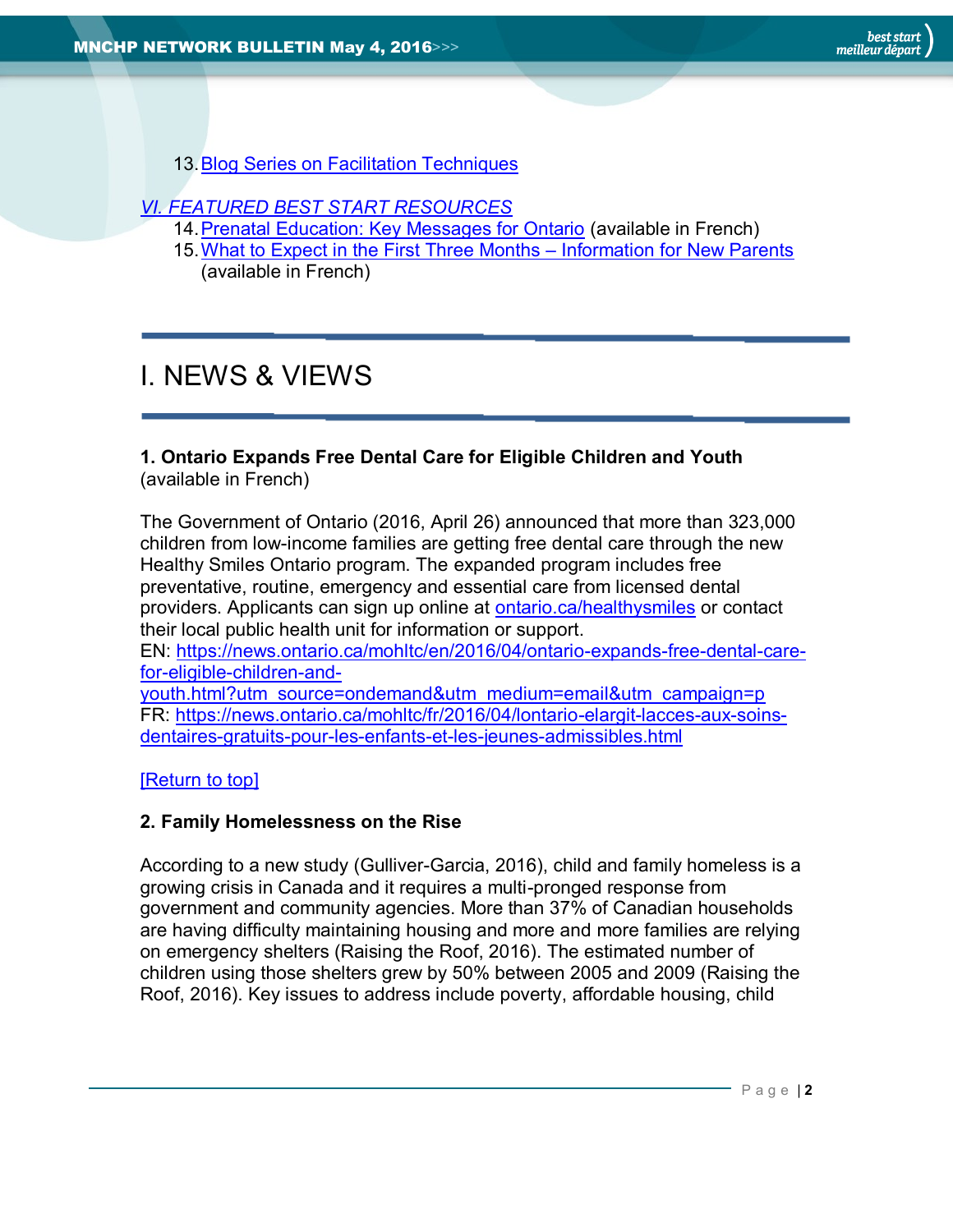care, discrimination, intimate-partner violence, stigma, children's mental health and family well-being (Monsebraaten, 2016, Feb. 15).

Report: [http://www.raisingtheroof.org/wp-content/uploads/2015/10/CF-Report-](http://www.raisingtheroof.org/wp-content/uploads/2015/10/CF-Report-Final.pdf)[Final.pdf](http://www.raisingtheroof.org/wp-content/uploads/2015/10/CF-Report-Final.pdf)

Initiative: [http://www.raisingtheroof.org/what-we-do/our-initiatives/child-family](http://www.raisingtheroof.org/what-we-do/our-initiatives/child-family-homelessness/)[homelessness/](http://www.raisingtheroof.org/what-we-do/our-initiatives/child-family-homelessness/)

News: [https://www.thestar.com/news/gta/2016/02/15/exclusive-family](https://www.thestar.com/news/gta/2016/02/15/exclusive-family-homelessness-on-the-rise.html)[homelessness-on-the-rise.html](https://www.thestar.com/news/gta/2016/02/15/exclusive-family-homelessness-on-the-rise.html)

[\[Return to top\]](#page-0-0)

# <span id="page-2-0"></span>II. RECENT REPORTS AND RESEARCH

**\* indicates journal subscription required for full text access**

#### <span id="page-2-1"></span>**3. Effects of Dietary Interventions on Pregnancy Outcomes: A Systematic Review and Meta-Analysis**

Gresham, E., Bisquera, A., Byles, J. E., & Hure, A. J. (2016). Effects of dietary interventions on pregnancy outcomes: A systematic review and metaanalysis. *Maternal Child Nutrition Journal, 12*(1), 5-23. [doi:](http://onlinelibrary.wiley.com/doi/10.1111/mcn.12142/epdf)  [10.1111/mcn.12142](http://onlinelibrary.wiley.com/doi/10.1111/mcn.12142/epdf)

# ABSTRACT:

Dietary intake during pregnancy influences maternal health. Poor dietary practices during pregnancy have been linked to maternal complications. The objective was to determine the effect of dietary intervention before or during pregnancy on pregnancy outcomes. A systematic review was conducted without date restrictions. Randomised controlled trials (RCTs) evaluating whole diet or dietary components and pregnancy outcomes were included. Two authors independently identified papers for inclusion and assessed methodological quality. Meta-analysis was conducted separately for each outcome using random effects models. Results were reported by type of dietary intervention: (1) counselling; (2) food and fortified food products; or (3) combination (counselling + food); and collectively for all dietary interventions. Results were further grouped by trimester when the intervention commenced, nutrient of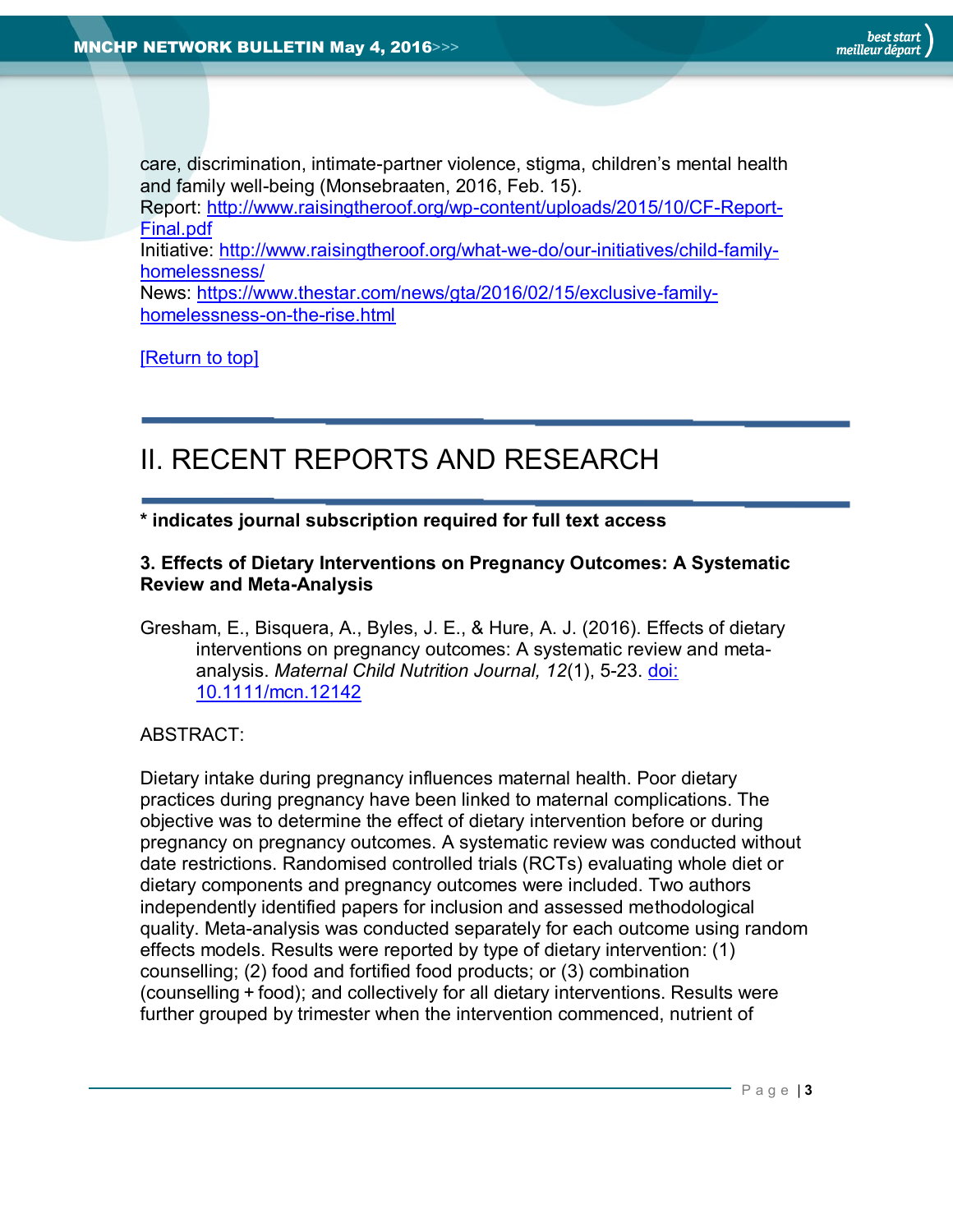interest, country income and body mass index. Of 2326 screened abstracts, a total of 28 RCTs were included in this review. Dietary counselling during pregnancy was effective in reducing systolic [standardised mean difference (SMD) -0.26, 95% confidence interval (CI) -0.45 to -0.07; P < 0.001] and diastolic blood pressure (SMD -0.57, 95% CI -0.75 to -0.38; P < 0.001). Macronutrient dietary interventions were effective in reducing the incidence of preterm delivery (SMD -0.19, 95% CI -0.34 to -0.04; P = 0.01). No effects were seen for other outcomes. Dietary interventions showed some small, but significant differences in pregnancy outcomes including a reduction in the incidence of preterm birth. Further high-quality RCTs, investigating micronutrient provision from food, and combination dietary intervention, are required to identify maternal diet intakes that optimise pregnancy outcomes.

<http://onlinelibrary.wiley.com/doi/10.1111/mcn.12142/epdf>

#### [\[Return to top\]](#page-0-0)

#### <span id="page-3-0"></span>**4. Systematic Review and Meta-Analysis of Behavioral Interventions to Improve Child Pedestrian Safety**

Schwebel, D. C., Barton, B. K. Shen, J.,Wells, H. L., Bogar, A., Heath, G., & McCullough, D. (2016). Systematic review and meta-analysis of behavioral interventions to improve child pedestrian safety. Journal of Pediatric Psychology, 39(8), 826-845. [doi: 10.1093/jpepsy/jsu024](http://www.ncbi.nlm.nih.gov/pmc/articles/PMC4138804/)

#### ABSTRACT:

#### **Objective:**

Pedestrian injuries represent a pediatric public health challenge. This systematic review/meta-analysis evaluated behavioral interventions to teach children pedestrian safety.

#### **Methods:**

Multiple strategies derived eligible manuscripts (published before April 1, 2013, randomized design, evaluated behavioral child pedestrian safety interventions). Screening 1,951 abstracts yielded 125 full-text retrievals. 25 were retained for data extraction, and 6 were later omitted due to insufficient data. In all, 19 articles reporting 25 studies were included. Risk of bias and quality of evidence were assessed.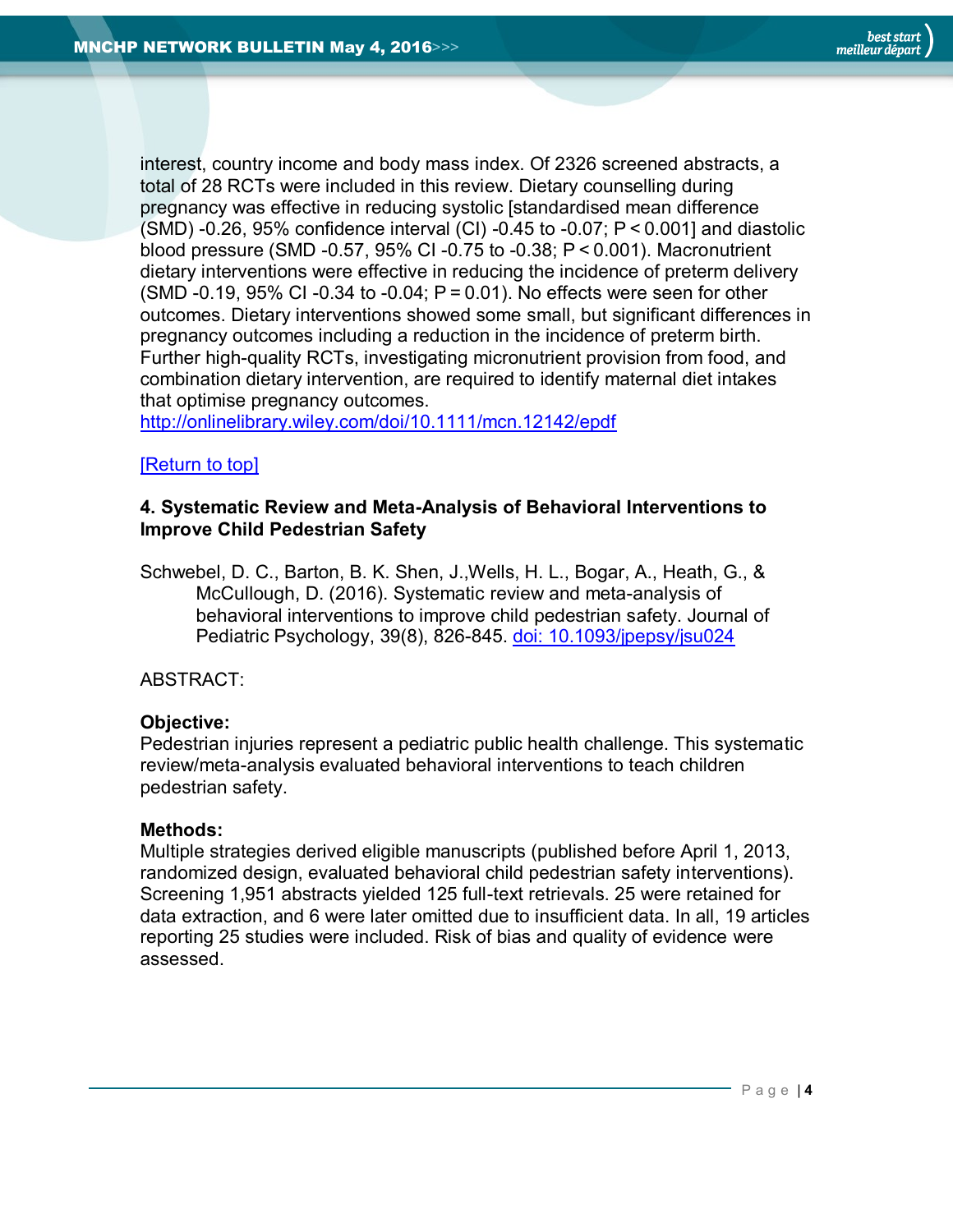## **Results:**

Behavioral interventions generally improve children's pedestrian safety, both immediately after training and at follow-up several months later. Quality of the evidence was low to moderate. Available evidence suggested interventions targeting dash-out prevention, crossing at parked cars, and selecting safe routes across intersections were effective. Individualized/small-group training for children was the most effective training strategy based on available evidence.

#### **Conclusions:**

Behaviorally based interventions improve children's pedestrian safety. Efforts should continue to develop creative, cost-efficient, and effective interventions. <http://www.ncbi.nlm.nih.gov/pmc/articles/PMC4138804/>

#### [\[Return to top\]](#page-0-0)

## <span id="page-4-0"></span>**5. Policy Statement – Council on Community Pediatrics: Poverty and Child Health in the United States**

American Academy of Pediatrics. (2016). Poverty and child health in the United States. Retrieved from [http://pediatrics.aappublications.org/content/early/2016/03/07/peds.2016-](http://pediatrics.aappublications.org/content/early/2016/03/07/peds.2016-0339) [0339](http://pediatrics.aappublications.org/content/early/2016/03/07/peds.2016-0339)

# ABSTRACT:

Almost half of young children in the United States live in poverty or near poverty. The American Academy of Pediatrics is committed to reducing and ultimately eliminating child poverty in the United States. Poverty and related social determinants of health can lead to adverse health outcomes in childhood and across the life course, negatively affecting physical health, socioemotional development, and educational achievement. The American Academy of Pediatrics advocates for programs and policies that have been shown to improve the quality of life and health outcomes for children and families living in poverty. With an awareness and understanding of the effects of poverty on children, pediatricians and other pediatric health practitioners in a family-centered medical home can assess the financial stability of families, link families to resources, and coordinate care with community partners. Further research, advocacy, and continuing education will improve the ability of pediatricians to address the social determinants of health when caring for children who live in poverty. Accompanying this policy statement is a technical report that describes current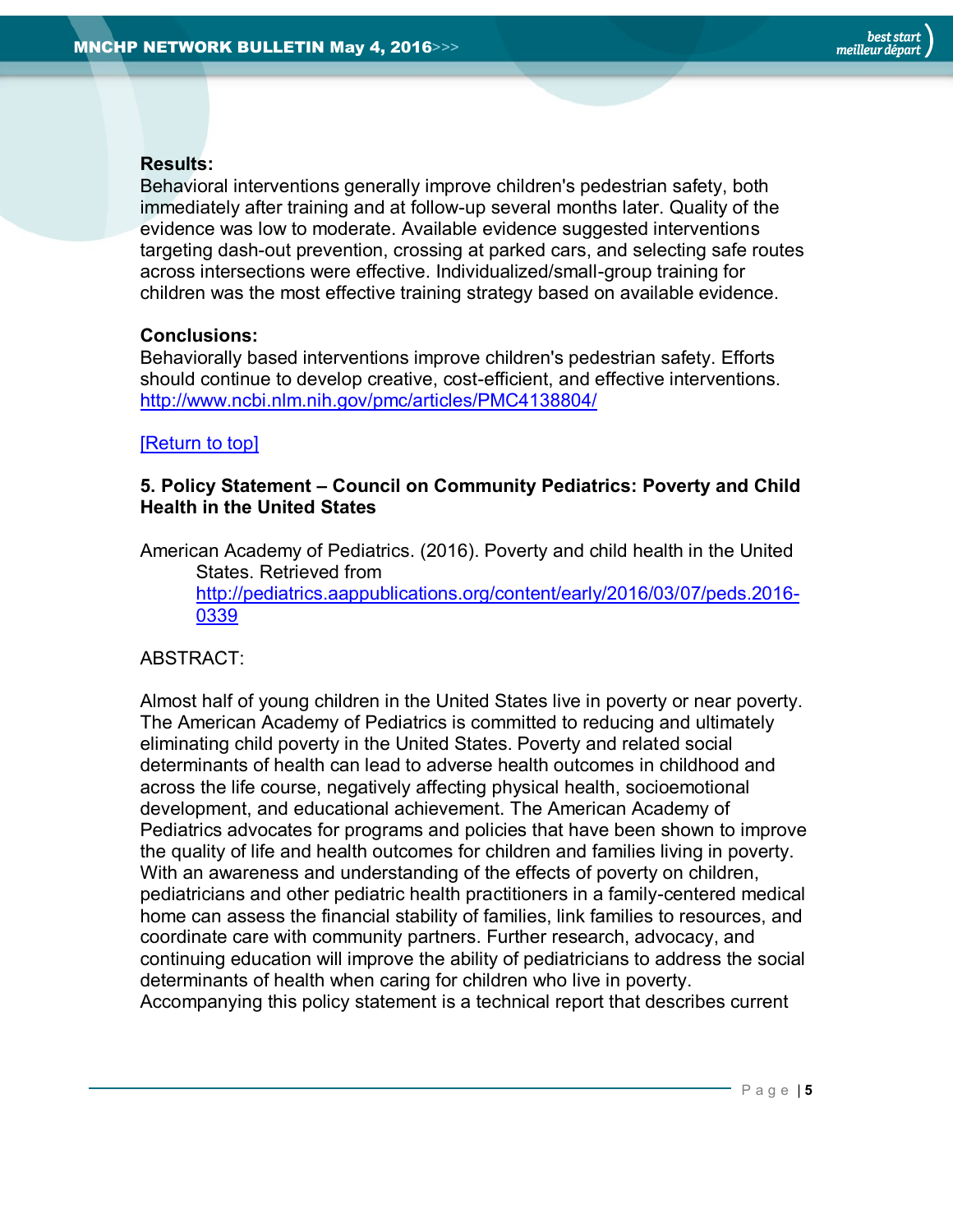knowledge on child poverty and the mechanisms by which poverty influences the health and well-being of children.

<http://pediatrics.aappublications.org/content/early/2016/03/07/peds.2016-0339>

# [\[Return to top\]](#page-0-0)

## <span id="page-5-0"></span>**6. Recommendations on Screening for Developmental Delay**

Canadian Task Force on Preventative Health Care. (2016). *CMAJ*. [doi:](http://www.cmaj.ca/content/early/2016/03/29/cmaj.151437)  [10.1503/cmaj.151437](http://www.cmaj.ca/content/early/2016/03/29/cmaj.151437)

The Canadian Task Force on Preventative Health Care will continue to carefully monitor scientific developments related to identification and treatment of developmental delays and will report back to Canadians within 5 years with an update of the 2016 guidelines.

#### CLINICIAN SUMMARY:

#### **Population**

- The recommendation **applies** to children aged 1 to 4 years who are not at high risk for developmental delay, have no signs suggestive of a developmental delay and whose parents or clinicians have no concerns about development. Thus, this recommendation applies to children for whom there is no concern about failure to sequentially acquire ageappropriate developmental milestones for gross and fine motor, social/emotional, language, and cognitive domains. Milestone ages should be based on the oldest age by which the skill should have been achieved
- This recommendation **does not apply** to children who present with signs, symptoms, or parental concern that could indicate delayed development or whose development is being closely monitored because of risk factors, such as premature birth or low birth weight

#### **Recommendation**

We recommend against screening for developmental delay using standardized tools in children aged 1 to 4 years with no apparent signs of developmental delay and whose parents and clinicians have no concerns about development. *(Strong recommendation; low quality evidence)*

Please see more details on the Canadian Task Force on Preventative Heath Care website: [http://canadiantaskforce.ca/ctfphc-guidelines/2015-developmental](http://canadiantaskforce.ca/ctfphc-guidelines/2015-developmental-delay/)[delay/](http://canadiantaskforce.ca/ctfphc-guidelines/2015-developmental-delay/)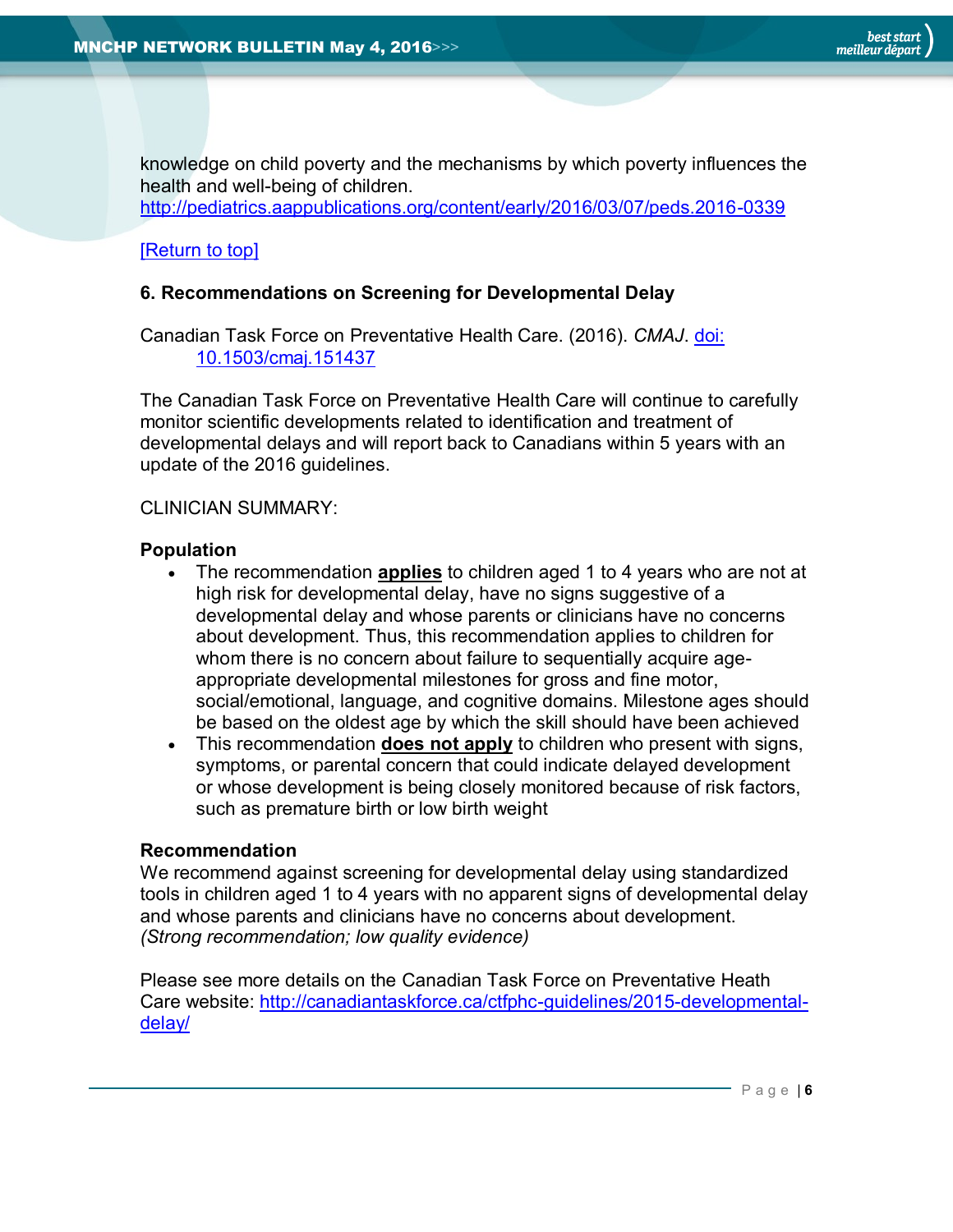FR: [http://canadiantaskforce.ca/ctfphc-guidelines/2015-developmental](http://canadiantaskforce.ca/ctfphc-guidelines/2015-developmental-delay/?lang=fr-CA)[delay/?lang=fr-CA](http://canadiantaskforce.ca/ctfphc-guidelines/2015-developmental-delay/?lang=fr-CA) CMAJ:<http://www.cmaj.ca/content/early/2016/03/29/cmaj.151437>

[\[Return to top\]](#page-0-0)

# <span id="page-6-0"></span>III. CURRENT INITIATIVES

#### <span id="page-6-1"></span>**7. Canadian Council on Social Determinants of Health: Healthy Child Development Initiative**

This initiative aims to provide user-friendly evidence on issues affecting the wellbeing of children and their families in Canada, including a specific focus on Indigenous children. It will also describe programs that have helped families and communities build strong supports for children. I*mproving Healthy Child Development: Building Capacity for Action, Expert Interview Summary – Working Paper* provides an overview of the themes emerging from informal interviews with healthy child development experts from across Canada. Initiative:<http://ccsdh.ca/initiatives/entry/healthy-child-development> FR:<http://ccsdh.ca/fr/initiatives/> Working Paper: [http://ccsdh.ca/images/uploads/Improving\\_Healthy\\_Child\\_Development.pdf](http://ccsdh.ca/images/uploads/Improving_Healthy_Child_Development.pdf)

FR:

[http://ccsdh.ca/images/uploads/Am%C3%A9liorer\\_le\\_d%C3%A9veloppement\\_s](http://ccsdh.ca/images/uploads/Am%C3%A9liorer_le_d%C3%A9veloppement_sain_de_l%E2%80%99enfant.pdf) [ain\\_de\\_l%E2%80%99enfant.pdf](http://ccsdh.ca/images/uploads/Am%C3%A9liorer_le_d%C3%A9veloppement_sain_de_l%E2%80%99enfant.pdf)

[\[Return to top\]](#page-0-0)

# <span id="page-6-2"></span>IV. UPCOMING EVENTS

# <span id="page-6-3"></span>**8. Healthy Beverages in Recreation Settings**

May 19, 2016: Webinar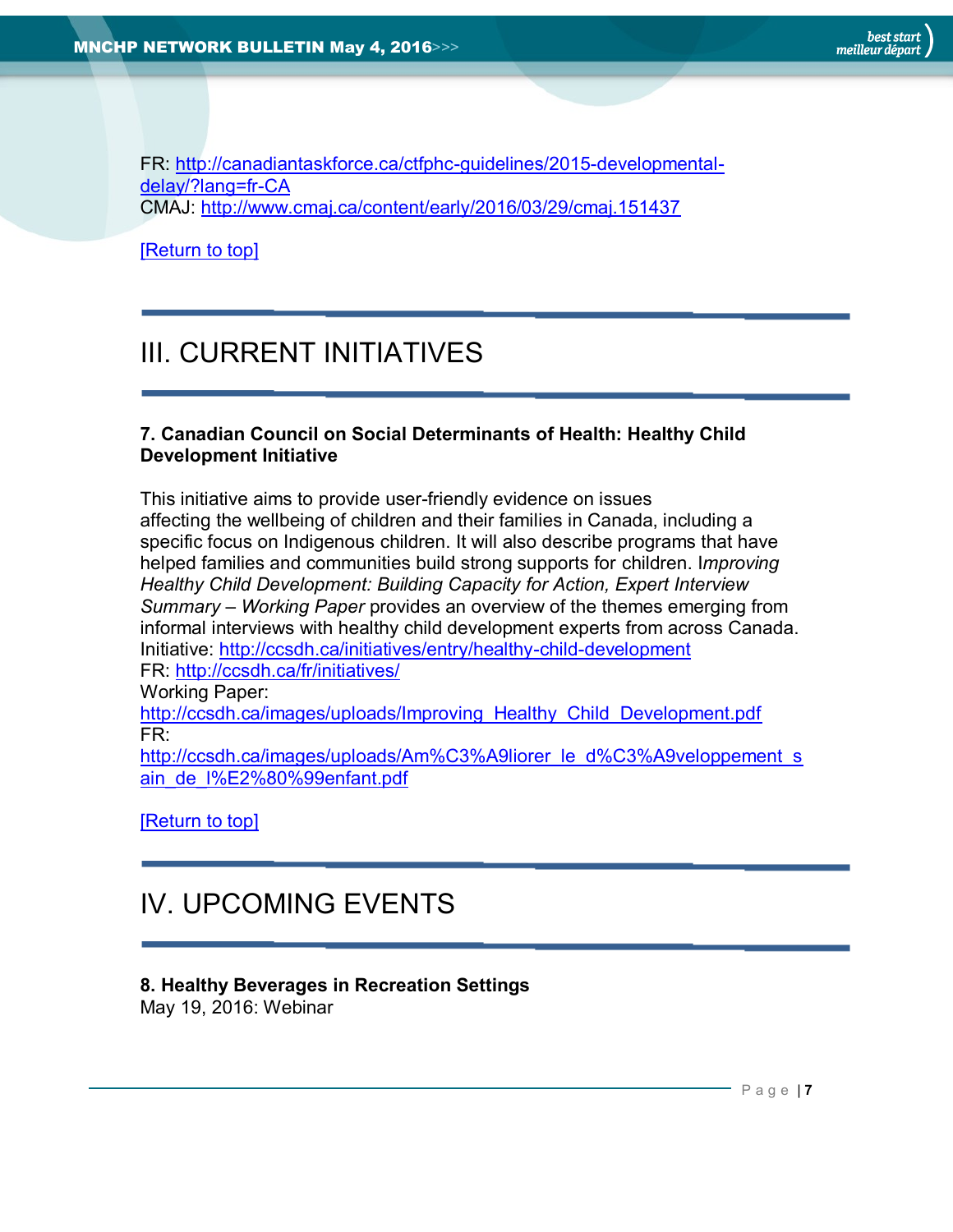The objectives of this webinar are to:

- Highlight the latest evidence on strategies to limit access to sugarsweetened beverages in municipal recreation settings
- Showcase stories and key lessons learned from municipalities who have made progress to limit sugar-sweetened beverages and promote water consumption in recreation settings
- Provide a toolbox of strategies, resources and tools to facilitate efforts to create healthy beverage environments in recreation settings across **Ontario**

[http://opha.on.ca/Nutrition-Resource-Centre/Events/Events/2016/Healthy-](http://opha.on.ca/Nutrition-Resource-Centre/Events/Events/2016/Healthy-Beverages-in-Recreation-Settings.aspx)[Beverages-in-Recreation-Settings.aspx](http://opha.on.ca/Nutrition-Resource-Centre/Events/Events/2016/Healthy-Beverages-in-Recreation-Settings.aspx)

#### [\[Return to top\]](#page-0-0)

#### <span id="page-7-0"></span>**9. Nature Play Day Peterborough**

May 27-28, 2016: Peterborough, ON

This session will provide information about how to create a natural playground that focuses on sustainability, community and ownership. Participants will also participate in a day of outdoor programming ideas that will enable children and programs to add another layer of commitment and engagement to their playgrounds.

[https://gallery.mailchimp.com/a1306452cb9293f4d8406bf6d/files/Nature\\_Play.pdf](https://gallery.mailchimp.com/a1306452cb9293f4d8406bf6d/files/Nature_Play.pdf)

#### [\[Return to top\]](#page-0-0)

#### <span id="page-7-1"></span>**10. EPODE Canada Obesity Forum**

September 28-29, 2016: Blue Mountain, ON

Forum participants will learn how to effectively apply the EPODE methodology and will receive hands-on operational advice from community-based program experts as well as senior members of the EPODE global advisory team. Attendees will learn from best practices and will benefit from networking opportunities with other childhood obesity prevention program representatives from Canada, the U.S., and Europe.

<http://www.epodecanada.ca/epode-canadas-2nd-annual-obesity-forum/>

#### [\[Return to top\]](#page-0-0)

<span id="page-7-2"></span>**11. The 6th Global Forum on Health Promotion: Celebrating the 30th Anniversary of the Ottawa Charter**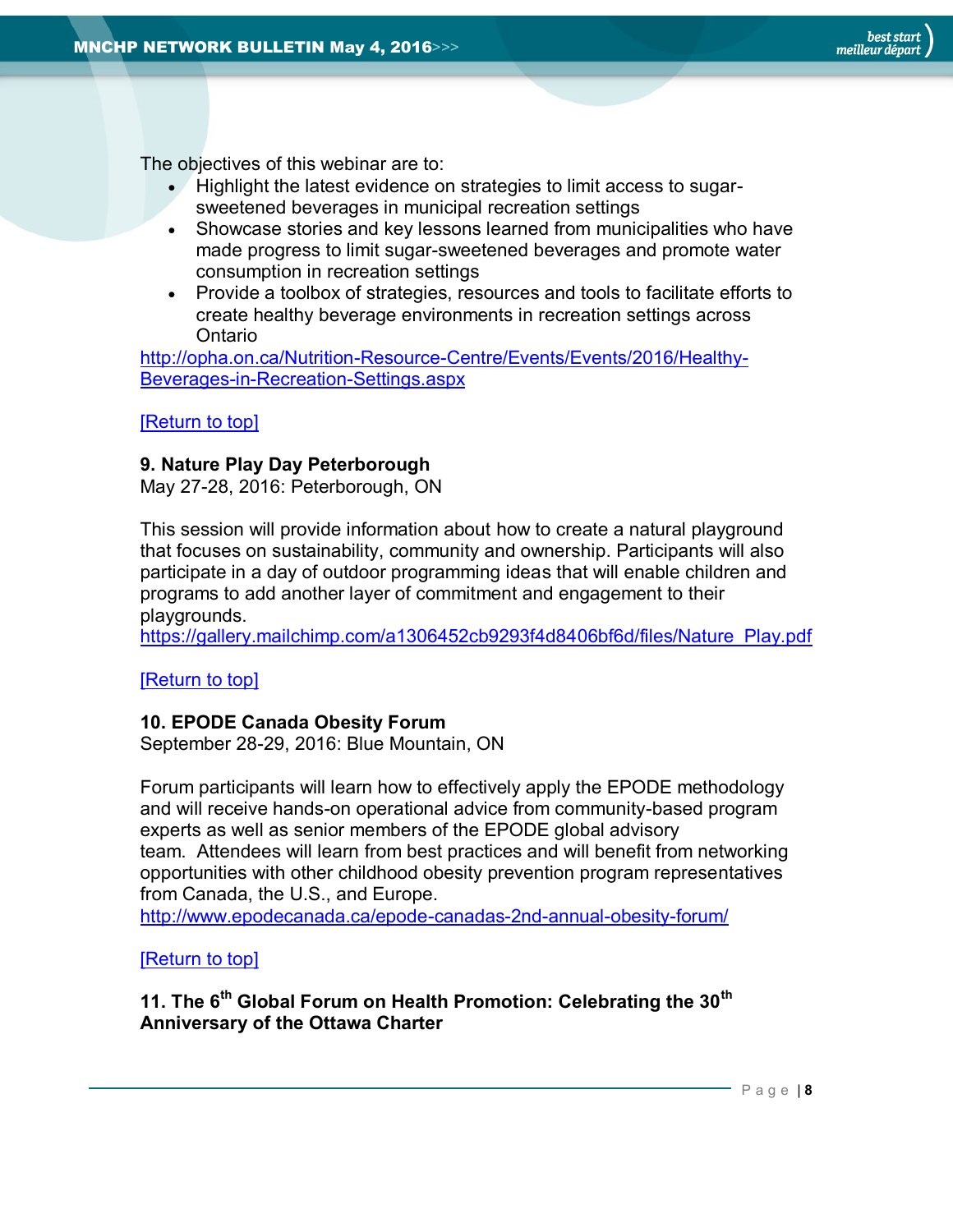October 16-17, 2016: Charlottetown, Prince Edward Island

The theme for the event is Health Promotion  $\sim$  At the Very Heart of Sustainability and it will celebrate the 30th anniversary of the Ottawa Charter and highlight the contributions of civil society and health promotion initiatives to sustainable development. The Global Forum presents a unique opportunity to learn from and connect with international health promotion leaders. The event will bring together policymakers, government leaders, NGOs, researchers, educators, health promotion and public health professionals, community health leaders and experts across all sectors working to promote health, equity and sustainability. EN:<http://globalforumpei-forummondialipe.com/en2016/> FR :<http://globalforumpei-forummondialipe.com/fr2016/>

# [\[Return to top\]](#page-0-0)

# <span id="page-8-0"></span>V. RESOURCES

# <span id="page-8-1"></span>**12. Beauty in Movement: An Indigenous Guide to Physical Activity**

The Wabano Centre for Aboriginal Health has developed an Indigenous physical activity resource to support Theme 1 of the Healthy Kids Community Challenge (HKCC): "Run. Jump. Play. Every day." It includes culturally-appropriate information about the importance of physical activity and ideas and tips to encourage children and families to be physically active. [http://www.wabano.com/programs/kids-youth/healthy-kids-community](http://www.wabano.com/programs/kids-youth/healthy-kids-community-challenge/resources/physical-activity-3/)[challenge/resources/physical-activity-3/](http://www.wabano.com/programs/kids-youth/healthy-kids-community-challenge/resources/physical-activity-3/)

# [\[Return to top\]](#page-0-0)

# <span id="page-8-2"></span>**13. Blog Series on Facilitation Techniques**

HC Link developed a blog series on facilitation techniques:

• Blog 1: Introduction to Choosing a Facilitation Technique <http://www.hclinkontario.ca/blog/entry/blog-series-on-facilitation.html>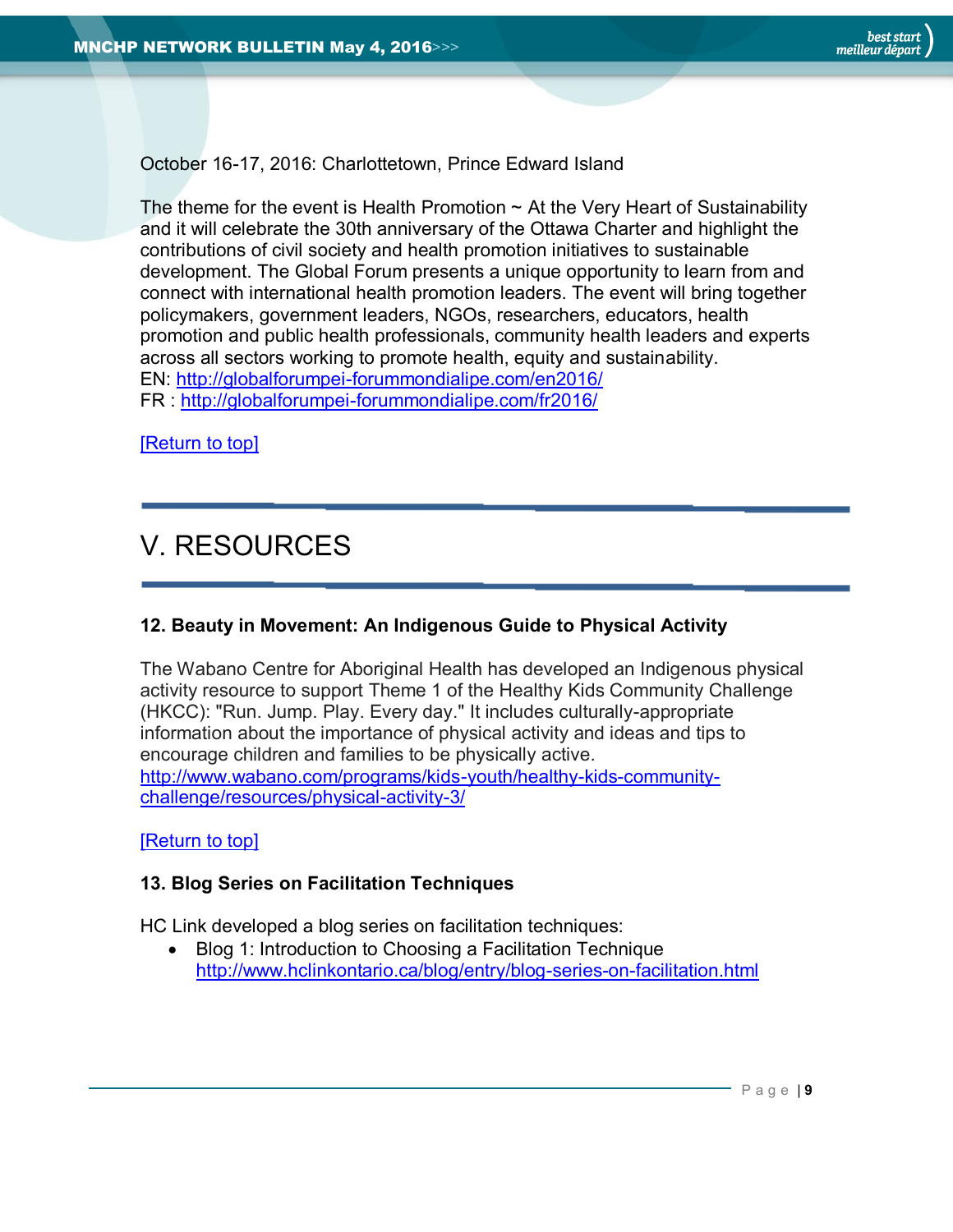- Blog 2: Peer Sharing: The Wise Crowds\* Technique [http://www.hclinkontario.ca/blog/entry/peer-sharing-the-wise-crowds](http://www.hclinkontario.ca/blog/entry/peer-sharing-the-wise-crowds-technique.html)[technique.html](http://www.hclinkontario.ca/blog/entry/peer-sharing-the-wise-crowds-technique.html)
- Blog 3: Breaking the Ice: Putting A Little Fun into Working with Groups [http://www.hclinkontario.ca/blog/entry/breaking-the-ice-putting-a-little-fun](http://www.hclinkontario.ca/blog/entry/breaking-the-ice-putting-a-little-fun-into-working-with-groups.html)[into-working-with-groups.html](http://www.hclinkontario.ca/blog/entry/breaking-the-ice-putting-a-little-fun-into-working-with-groups.html)

[\[Return to top\]](#page-0-0)

# <span id="page-9-0"></span>VI. FEATURED BEST START RESOURCES

<span id="page-9-1"></span>**14. Prenatal Education: Key Messages for Ontario** (available in French) Best Start Resource Centre, 2016

The Best Start Resource Centre launched a comprehensive prenatal education online resource at [www.ontarioprenataleducation.ca.](http://www.ontarioprenataleducation.ca/) This evidence-based online tool identifies universal key messages for service providers in Ontario to share with their clients related to preconception, prenatal, postpartum and newborn health, as well as the supporting evidence for each of these key messages. This tool is available in English and French and can be used to:

- Confirm key messages for specific topics.
- Confirm the evidence for key messages of specific topics.
- Confirm current guidelines and recommendations for specific topics.
- Guide the development or revision of prenatal education programming.
- Find relevant resources for clients.

 Find relevant resources to assist in the delivery of specific subject matter. The key messages themselves have been written in plain language and are available in PDF printable format to share with families. The "How to Use the Contents" tab provides information on how to navigate the tool itself. [www.ontarioprenataleducation.ca](http://www.ontarioprenataleducation.ca/) [www.educationprenataleontario.ca](http://www.educationprenataleontario.ca/)

#### [\[Return to top\]](#page-0-0)

<span id="page-9-2"></span>**15. What to Expect in the First Three Months – Information for New Parents** (available in French)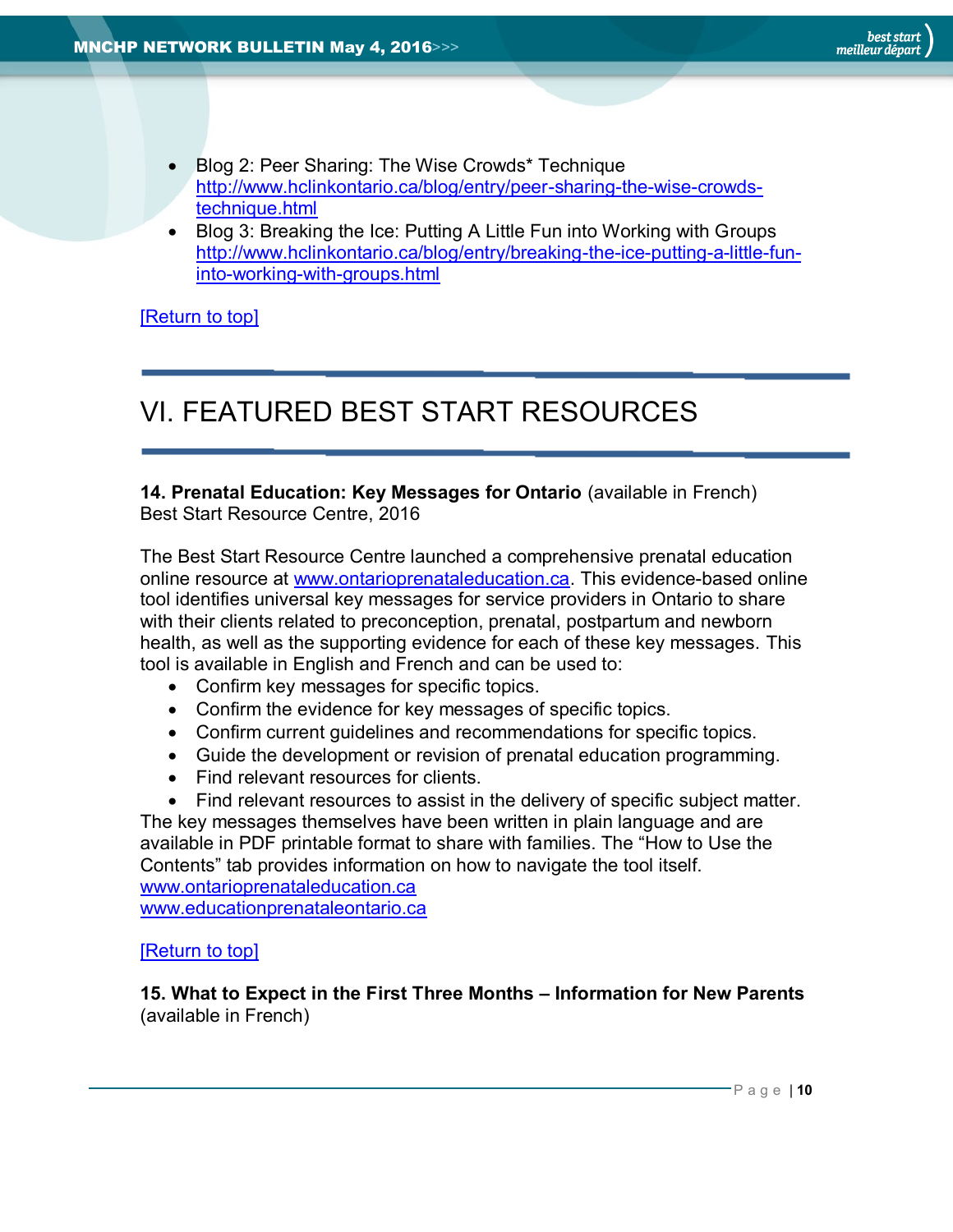*Best Start Resource Centre, 2016*

This handout provides mothers and parents/caregivers with some important information on what to expect in the first three months after their baby is born. Answers to questions regarding healthy newborn care and care of the mother and of the family are provided.

EN: [http://www.beststart.org/resources/hlthy\\_chld\\_dev/K82-E](http://www.beststart.org/resources/hlthy_chld_dev/K82-E-hospitalhandout.pdf)[hospitalhandout.pdf](http://www.beststart.org/resources/hlthy_chld_dev/K82-E-hospitalhandout.pdf) FR: [http://www.beststart.org/resources/hlthy\\_chld\\_dev/K82-F](http://www.beststart.org/resources/hlthy_chld_dev/K82-F-hospitalhandout.pdf)[hospitalhandout.pdf](http://www.beststart.org/resources/hlthy_chld_dev/K82-F-hospitalhandout.pdf)

[\[Return to top\]](#page-0-0)

<span id="page-10-0"></span>About This Bulletin

*The Best Start Resource Centre thanks you for your interest in, and support of, our work. Best Start permits others to copy, distribute or reference the work for non-commercial purposes on condition that full credit is given. Because our MNCHP bulletins are designed to support local health promotion initiatives, we would appreciate knowing how this resource has supported, or been integrated into, your work [\(mnchp@healthnexus.ca\)](mailto:mnchp@healthnexus.ca). Please note that the Best Start Resource Centre does not endorse or recommend any events, resources, or publications mentioned in this bulletin.* 

**Information on the MNCHP Network**: Emai[l mnchp@healthnexus.ca](mailto:mnchp@healthnexus.ca) or visit <http://www.beststart.org/services/information.html> **To manage your subscription, unsubscribe from the listserv and access the MNCHP archives**: <http://lists.beststart.org/listinfo.cgi/mnchp-beststart.org> **To submit items for MNCHP Bulletins**: Emai[l mnchp@healthnexus.ca](mailto:mnchp@healthnexus.ca)

Contact Us **Best Start Resource Centre**: [http://beststart.org/index\\_eng.html](http://beststart.org/index_eng.html) **Health Nexus**:<http://en.healthnexus.ca/> 180 Dundas W., Room 301, Toronto (Ontario) M5G 1Z8

# **Stay connected!**

The free weekly **[Ontario Health Promotion E-mail bulletin \(OHPE\)](http://www.ohpe.ca/)** offers a digest of news, events, jobs, feature articles on health promotion issues, resources, and much more, to those working in health promotion.

**[Click4HP](https://listserv.yorku.ca/archives/click4hp.html)** is an international dialogue on health promotion. Participants exchange views on issues and ideas, provide leads to resources, and ask questions about health promotion.

**[The Maternal Newborn and Child Health Promotion \(MNCHP\)](http://www.beststart.org/services/MNCHP.html) Network -** A province-wide electronic forum for service providers working to promote preconception, prenatal and child health.

**[Ontario Prenatal Education Network](http://fluidsurveys.com/surveys/ohpe/subscriptionsopen2015-2016/) -** A space where professionals can share information and resources, ask questions and collaborate with peers on topics related to prenatal education.

**[Health Promotion Today](http://en.healthnexus.ca/)** - 0ur blog keeps you informed of news and topics related to health promotion.

Follow us on **[Twitter](https://twitter.com/Health_Nexus)** to stay up to date on all things related to health promotion.